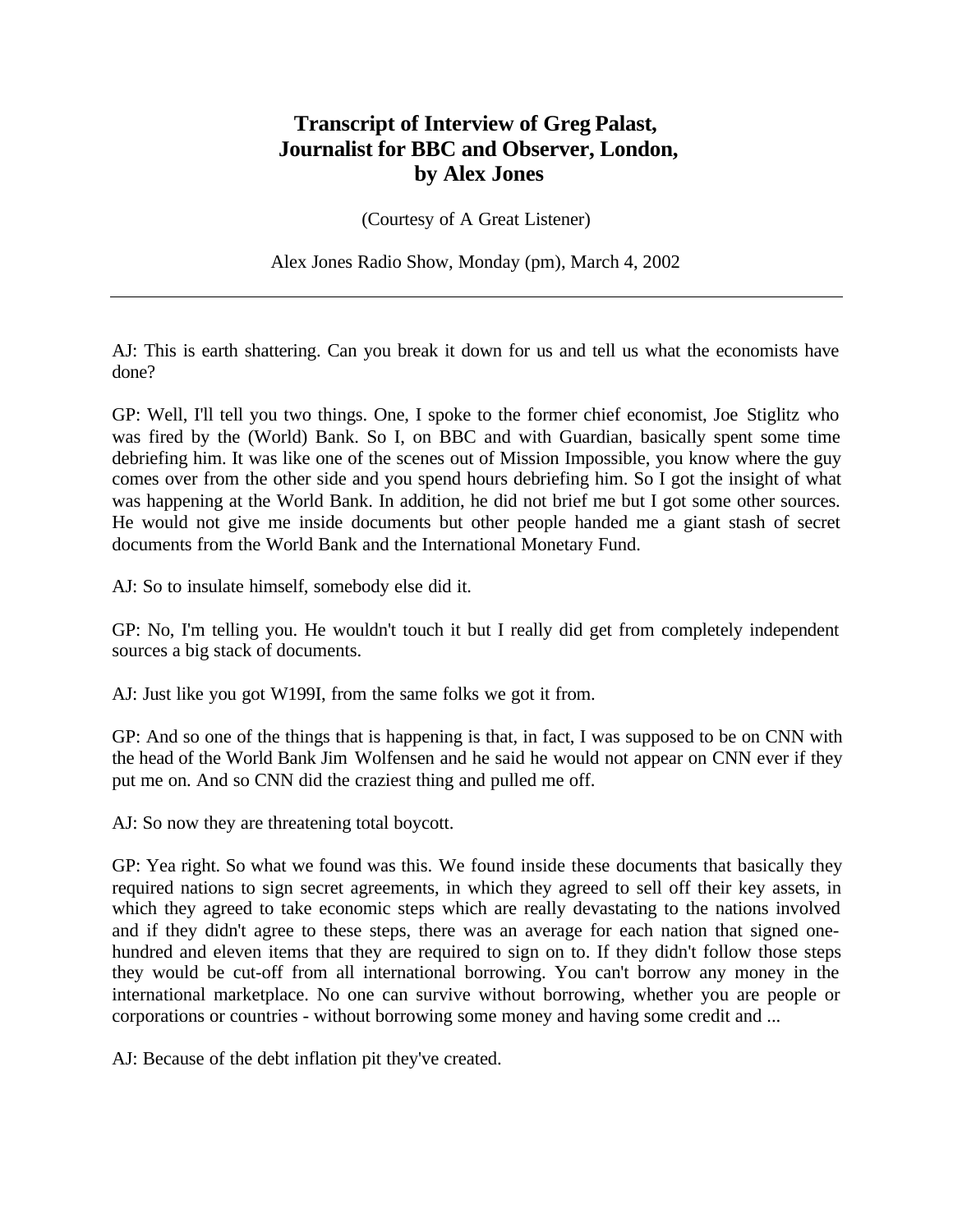GP: Yea, well, see one of the things that happened is that - we've got examples from, I've got inside documents recently from Argentina, the secret Argentine plan. This is signed by Jim Wolfensen, the president of the World Bank. By the way, just so you know, they are really upset with me that I've got the documents, but they have not challenged the authenticity of the documents. First, they did. First they said those documents don't exist. I actually showed them on television. And cite some on the web, I actually have copies of some...

AJ: Greg Palast dot com?

GP: Yea, gregpalast.com. So then they backed off and said yea those documents are authentic but we are not going to discuss them with you and we are going to keep you off the air anyway. So, that's that. But what they were saying is look, you take a country like Argentina, which is, you know, in flames now. And it has had five presidents in five weeks because their economy is completely destroyed.

AJ: Isn't it six now?

GP: Yea, it's like the weekly president because they can't hold the nation together. And this happened because they started out in the end of the 80s with orders from the IMF and World Bank to sell-off all their assets, public assets. I mean, things we wouldn't think of doing in the US, like selling off their water system. AJ: So they tax the people. They create big government and big government hands it off to the private IMF/World Bank. And when we get back, I want to get to the four-parts that you elegantly lay out here where they actually pay off the politicians billions to their Swiss bank accounts to do this transfer.

GP: That's right.

AJ: This is like one of the biggest stories ever, Sir. I'm sorry, please continue.

GP: So what's happening is - this is just one of them. And by the way, it's not just anyone who gets a piece of the action. The water system of Buenos Aires was sold off for a song to a company called Enron. A pipeline was sold off, that runs between Argentina and Chile, was sold off to a company called Enron.

AJ: And then the globalists blow out the Enron after transferring the assets to another dummy corporation and then they just roll the theft items off.

GP: You've got it. And by the way, you know why they moved the pipeline to Enron is that they got a call from somebody named George W. Bush in 1988.

AJ: Unbelievable, Sir. Stay right there. We are talking to Greg Palast. BREAK

AJ: We are talking to Greg Palast. He is an award-winning journalist, an American who has worked for the BBC, London Guardian, you name it, who has dropped just a massive bomb-shell on the Globalists and their criminal activity. There is no other word for it. You link through at inforwars.com, you can link to his web site - gregpalast.com, or any of the other great reports he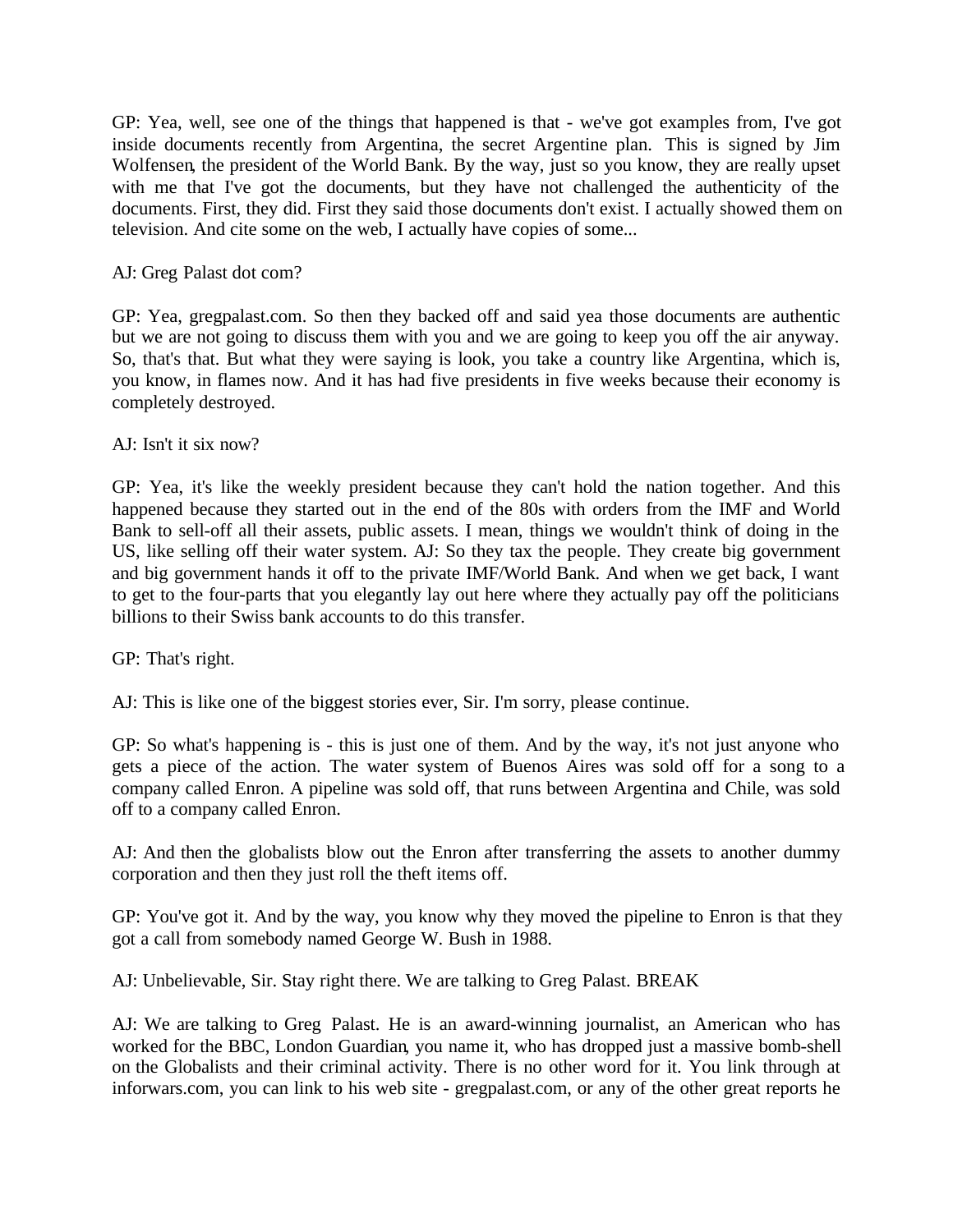has been putting out. He now has the secret documents. We have seen the activity of the IMF/World Bank for years. They come in, pay off politicians to transfer the water systems, the railways, the telephone companies, the nationalized oil companies, gas stations - they then hand it over to them for nothing. The Globalists pay them off individually, billions a piece in Swiss bank accounts. And the plan is total slavery for the entire population. Of course, Enron, as we told you was a dummy corporation for money laundering, drug money, you name it, from the other reporters we have had on. It's just incredibly massive and hard to believe. But it is actually happening. Greg Palast has now broken the story world-wide. He has actually interviewed the former top World Bank economist. Continuing Sir with all these points. I mean for the average person out there, in a nutshell, what is the system you are exposing?

GP: We are exposing that they are systematically tearing nations apart, whether it's Ecuador or Argentina. The problem is some of these bad ideas are drifting back into the U.S. In other words, they have run out of places to bleed. And the problem is, this is the chief economist, this is not some minor guy. By the way, a couple of months ago, after he was fired, he was given the Nobel Prize in Economics. So he is no fool. He told me, he went into countries where they were talking about privatizing and selling off these assets. And basically, they knew, they literally knew and turned the other way when it was understood that leaders of these countries and the chief ministers would salt away hundreds of millions of dollars.

AJ: But it's not even privatization. They just steal it from the people and hand it over to the IMF/World Bank.

GP: They hand it over, generally to the cronies, like Citibank was very big and grabbed half the Argentine banks. You've got British Petroleum grabbing pipelines in Ecuador. I mentioned Enron grabbing water systems all over the place. And the problem is that they are destroying these systems as well. You can't even get drinking water in Buenos Aires. I mean it is not just a question of the theft. You can't turn on the tap. It is more than someone getting rich at the public expense.

AJ: And the IMF just got handed the Great Lakes. They have the sole control over the water supply now. That's been in the Chicago Tribune.

GP: Well the problem that we have is - look, the IMF and the World Bank is 51% owned by the United States Treasury. So the question becomes, what are we getting for the money that we put into there? And it looks like we are getting mayhem in several nations. Indonesia is in flames. He was telling me, the Chief Economist, Stiglitz, was telling me that he started questioning what was happening. You know, everywhere we go, every country we end up meddling in, we destroy their economy and they end up in flames. And he was saying that he questioned this and he got fired for it. But he was saying that they even kind of plan in the riots. They know that when they squeeze a country and destroy its economy, you are going to get riots in the streets. And they say, well that's the IMF riot. In other words, because you have riot, you lose. All the capital runs away from your country and that gives the opportunity for the IMF to then add more conditions.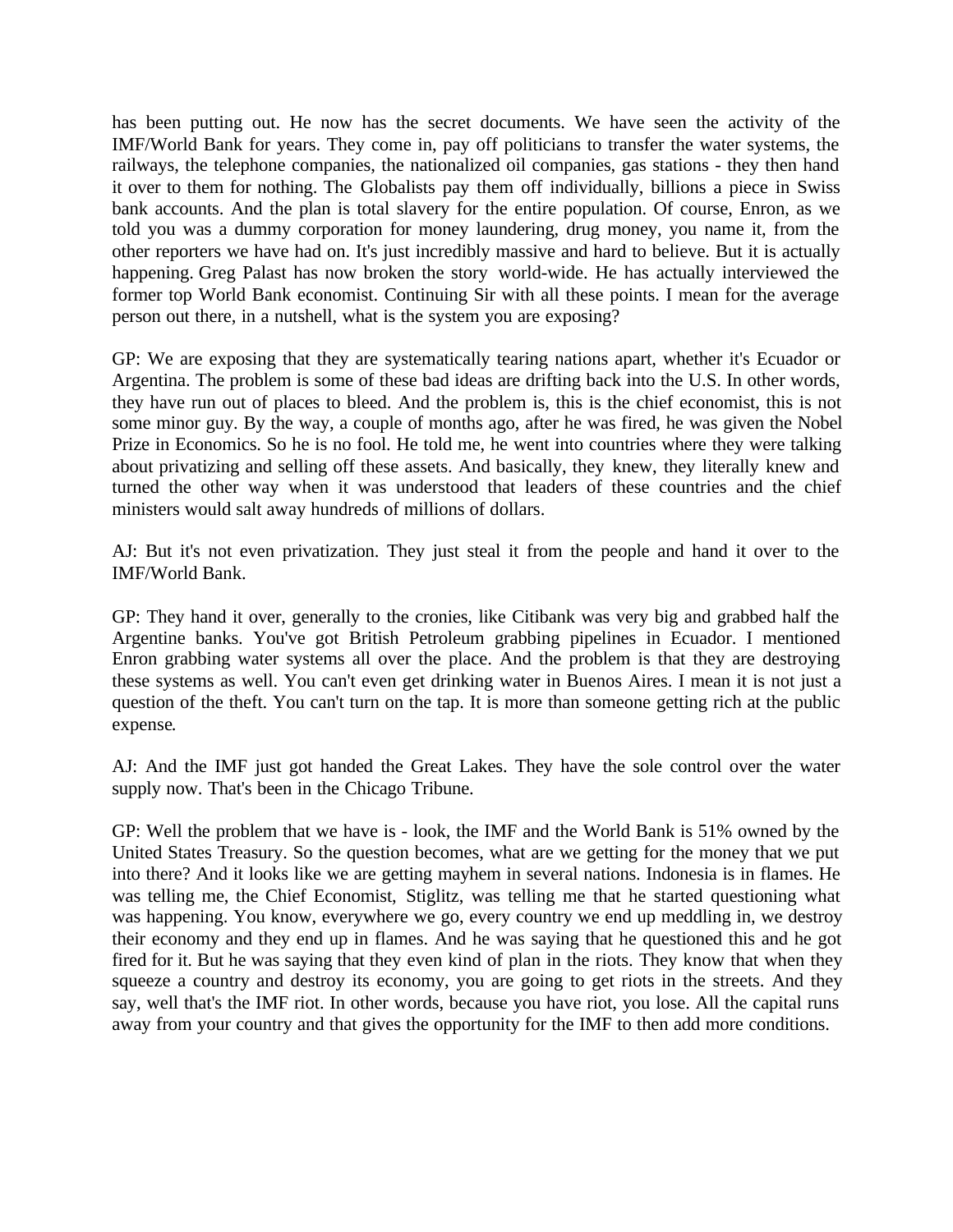AJ: And that makes them even more desperate. So it is really an imperial economy war to implode countries and now they are doing it here with Enron. They are getting so greedy - they are preparing it for this country.

GP: I've just been talking to, out in California just yesterday, from here in Paris, the chief investigators of Enron for the State of California. They are telling me some of the games these guys are playing. No one is watching that. It's not just the stockholders that got ripped off. They sucked millions, billions of dollars out of the public pocket in Texas and California in particular.

AJ: Where are the assets? See, everybody says there are no assets left since Enron was a dummy corporation - from the experts I've had on and they transferred all those assets to other corporations and banks.

GP: Well yea, this stuff has really gone just like a three-card Monty game. I mean remember that there is money at the bottom. You did pay California's electric bills according to the investigations, they are telling me that they were pumped up unnecessarily by 9 to 12-billion dollars. And I don't know who they are going to get it back from now.

AJ: Well they actually caught the Governor buying it for \$137 per megawatt and selling it back to Enron for \$1 per megawatt and doing it over and over and over again.

GP: Yea, the system has gotten completely out of control and these guys knew exactly what was happening. Well, you have to understand that some of the guys who designed the system in California for deregulation then went to work for Enron right after. In fact, here I'm in London right now and we have, the British has some responsibility here. The guy who was on the audit committee of Enron, Lord Wakeham. And this guy is a real piece of work, there isn't a conflict of interest that he hasn't been involved in.

AJ: And he is the head of NM Rothschild.

GP: There isn't anything that he doesn't have his fingers in. He's on something like fifty Boards. And one of the problems, he was supposed to be head of the audit committee watching how Enron kept the books. And in fact, they were paying him consulting fees on the side. He was in Margaret Thatcher's government and he's the one who authorized Enron to come into Britain and take over power plants here in Britain. And they owned a water system in the middle of England. This is what this guy approved and then they gave him a job on the board. And on top of being on the board, they gave him a huge consulting contract. So you know, this guy was supposed to be in charge of the audit committee to see how they were handling their accounts.

AJ: Well, he is also the head of the board to regulate the media.

GP: Yes, he is, because I have run into real problems, because he regulates me.

AJ: They are also trying to pass laws in England where you've got an 800-year old well, or in some cases a 2000-year old well that the Romans built that's on your property and they say we are putting a meter on it. You can't have your own water.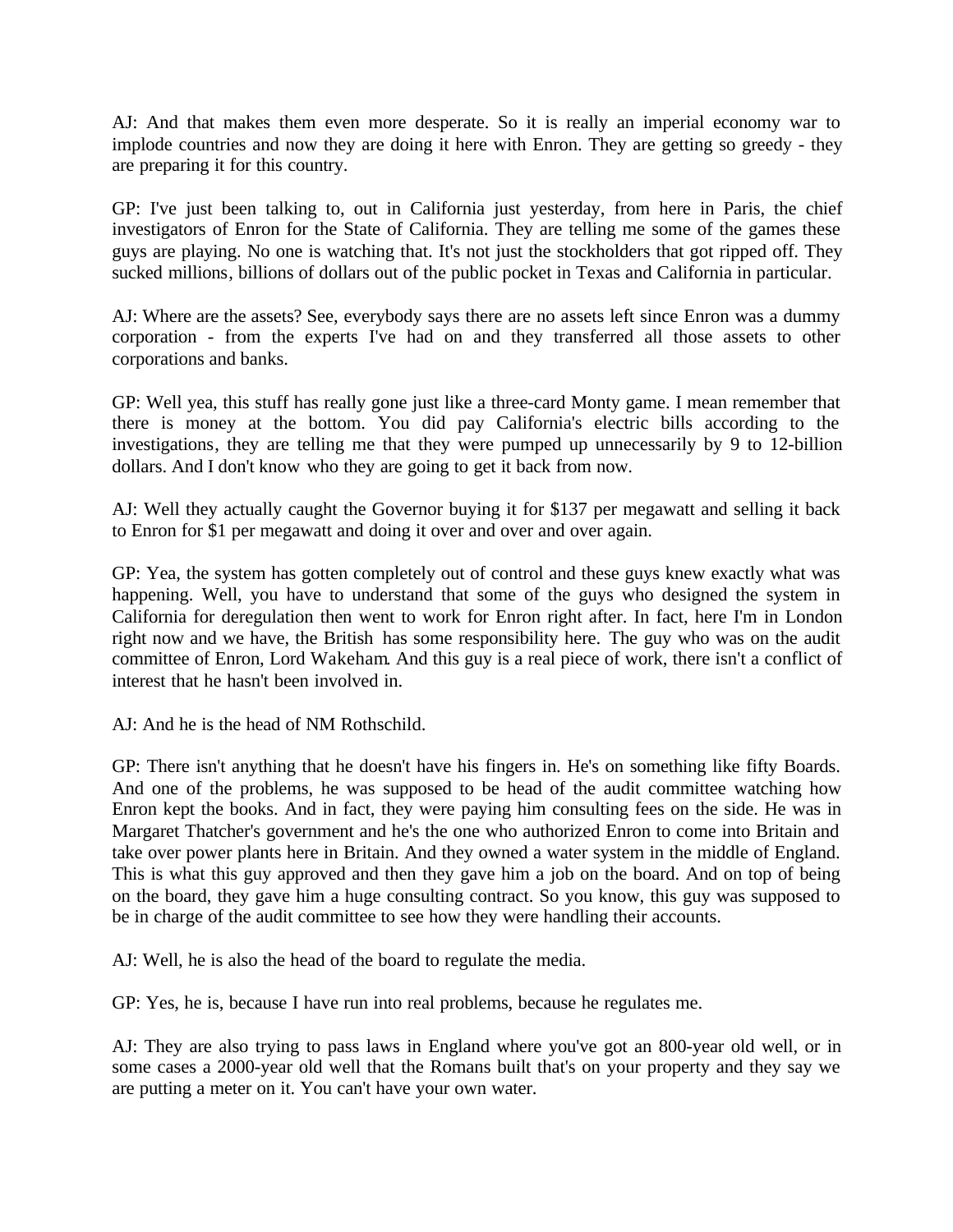GP: Yea, and that's Lord Wakeham. I mean this is the guy from Enron. He is a real piece of work. He can't be touched here because like I say he actually regulates the media. So if you complain, he's got his hand on your pen.

AJ: Burrow into NM Rothschild, you'll find it all there. Go through these four points. I mean you've got the documents. The IMF/World Bank implosion, four points, how they bring down a country and destroy the resources of the people.

GP: Right. First you open up the capital markets. That is, you sell off your local banks to foreign banks. Then you go to what's called market-based pricing. That's the stuff like in California where everything is free market and you end up with water bills - we can't even imagine selling off water companies in the United States of America. But imagine if a private company like Enron owned your water. So then the prices go through the roof. Then open up your borders to trade - complete free marketeering. And Stiglitz who was the chief economist, remember he was running this system, he was their numbers man and he was saying it was like the opium wars. He said this isn't free trade; this is coercion trade. This is war. They are taking apart economies through this.

AJ: Well look, China has a 40% tariff on us, we have a 2% on them. That's not free and fair trade. It's to force all industry to a country that the globalists fully control.

GP: Well, you know Walmart - I did a story, in fact, if you read my book. Let me just mention that I've got a book out, "The Best Democracy Money Can Buy" about how, unfortunately, America has been put up for sale. "The Best Democracy Money Can Buy" is coming out this week. But I have a story in there about how Walmart has 700 plants in China. There is almost nothing in a Walmart store that comes from the United States of America, despite all the eagles on the wall.

AJ: Exactly, like 1984, then they have big flags saying "Buy American" and there's hardly anything --- it's Orwellian double-think.

GP: What's even worst is they will hire a factory and right next to it will be the sister factory which is inside a prison. You can imagine the conditions of these workers producing this lovely stuff for Walmart. It's really....

AJ: And if an elitist needs a liver, they just call.

GP: (Laughs) I know, it's grim. In fact, I talked to a guy, Harry Wu, is his name and, in fact, he broke into, he's been in Chinese prison for 19 years. No one believed his horrible stories. He actually broke back into prison, took a camera with him and took pictures of the conditions and said this is the conditions of factories where Walmart is getting its stuff made at, it's all....

AJ: I was threatened to be thrown off TV here in Austin when I aired video of little girls 4-years old chained down, skinnier than Jews in concentration camps, to die. And I was threatened, if you ever air that again, you will be arrested.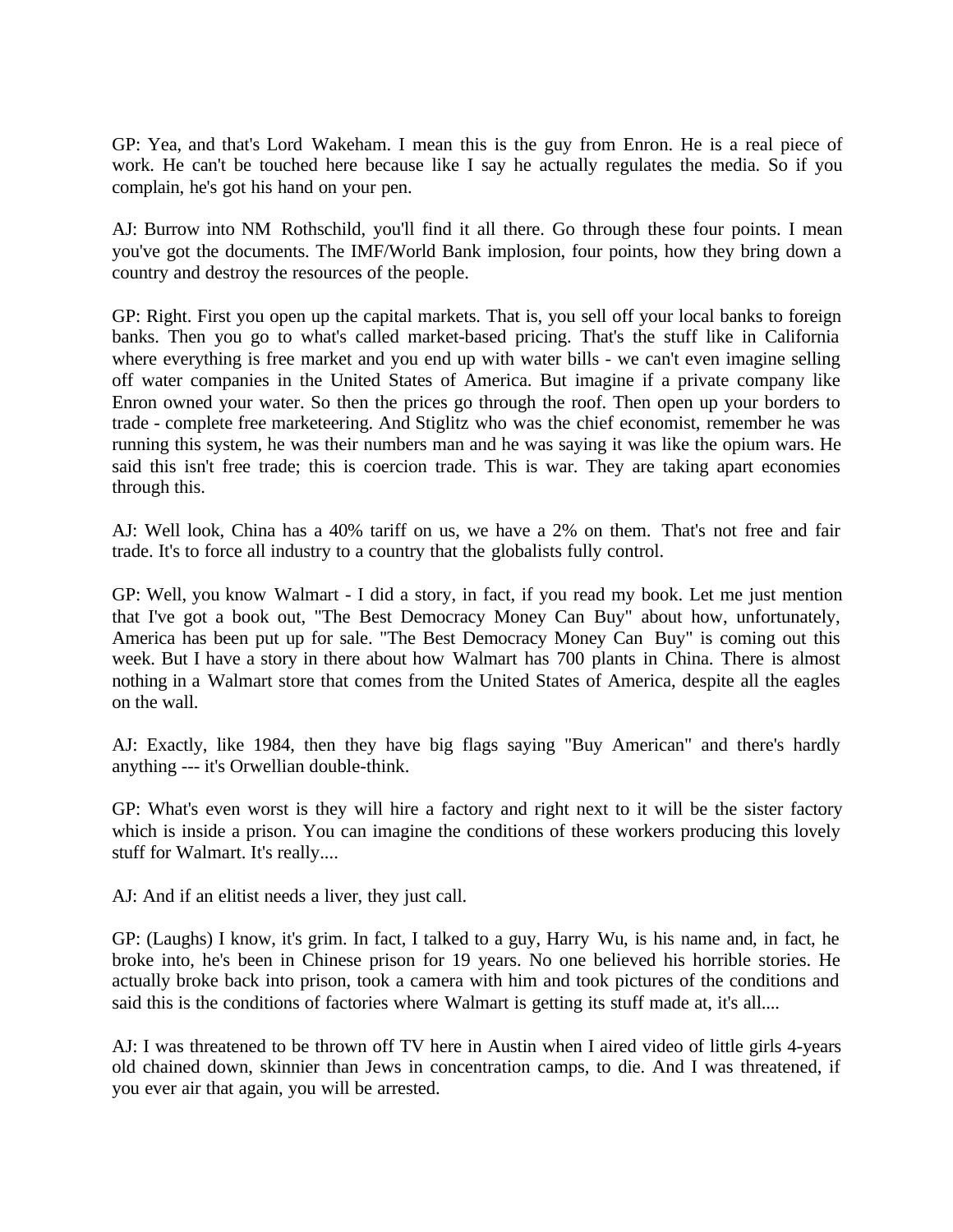GP: Well you know, it is horrifying stuff that, unfortunately, I have been handed and Stiglitz, was very courageous for him to come out and make these statements. Like I said, he didn't provide me the documents. The documents really sealed it because it said this is what really happened. They really do say sign on the dotted line agreeing to 111 conditions for each nation. And the public has no say; they don't know what the hell is happening to them. All they know....

AJ: Go back into privatization. Go through these four points. That's the key. It sends billions to politicians to hand everything over.

GP: Yea, he called it briberization, which is you sell off the water company and that's worth, over ten years, let's say that that's worth about 5 billion bucks, ten percent of that is 500 million, you can figure out how it works. I actually spoke to a Senator from Argentina two weeks ago. I got him on camera. He said that after he got a call from George W. Bush in 1988 saying give the gas pipeline in Argentina to Enron, that's our current president. He said that what he found was really creepy was that Enron was going to pay one-fifth of the world's price for their gas and he said how can you make such an offer? And he was told, not by George W. but by a partner in the deal, well if we only pay one-fifth that leaves quit a little bit for you to go in your Swiss bank account. And that's how it's done.

AJ: This is the ....

GP: I've got the film. This guy is very conservative. He knows the Bush family very well. And he was public works administrator in Argentina and he said, yea, I got this call. I asked him, I said, from George W. Bush. He said, yea, November 1988, the guy called him up and said give a pipeline to Enron. Now this is the same George W. Bush who said he didn't get to know Ken Lay until 1994. So, you know.....

AJ: So now they are having these white-wash hearings. You know I was at Enron yesterday in Houston because I'm now here in Austin. We were like 30-feet from the door, right on the sidewalk and I have it on video - goons came up and said you can't videotape. I said go ahead and have me arrested. I mean I'm talking on the sidewalk, Greg.

GP: Well, you know, I was there in May, telling people in Britain you've never heard of Enron, but ... And these are the guys who have figured out how to (garbled) this government. In fact, we saw some interesting documents, a month before Bush took office, Bill Clinton, I think to get even with Bush's big donor, cut Enron out of the California power market. He put a cap on the prices they could charge. They couldn't charge more than one-hundred times the normal price for electricity. That upset Enron. So Ken Lay personally wrote a note to Dick Cheney saying get rid of Clinton's cap on prices. Within 48 hours of George W. Bush taking office, his energy department reversed the clamps on Enron. OK, how much is that worth for those guys. You know that has got to be worth, that paid off in a week all the donations.

AJ: Listen at the bombs you are dropping. You are interviewing these ministers, former head of IMF/World Bank economist - all of this, you've got the documents, paying people's Swiss Bank accounts, all this happening. Then you've got Part 2, what do they do after they start imploding?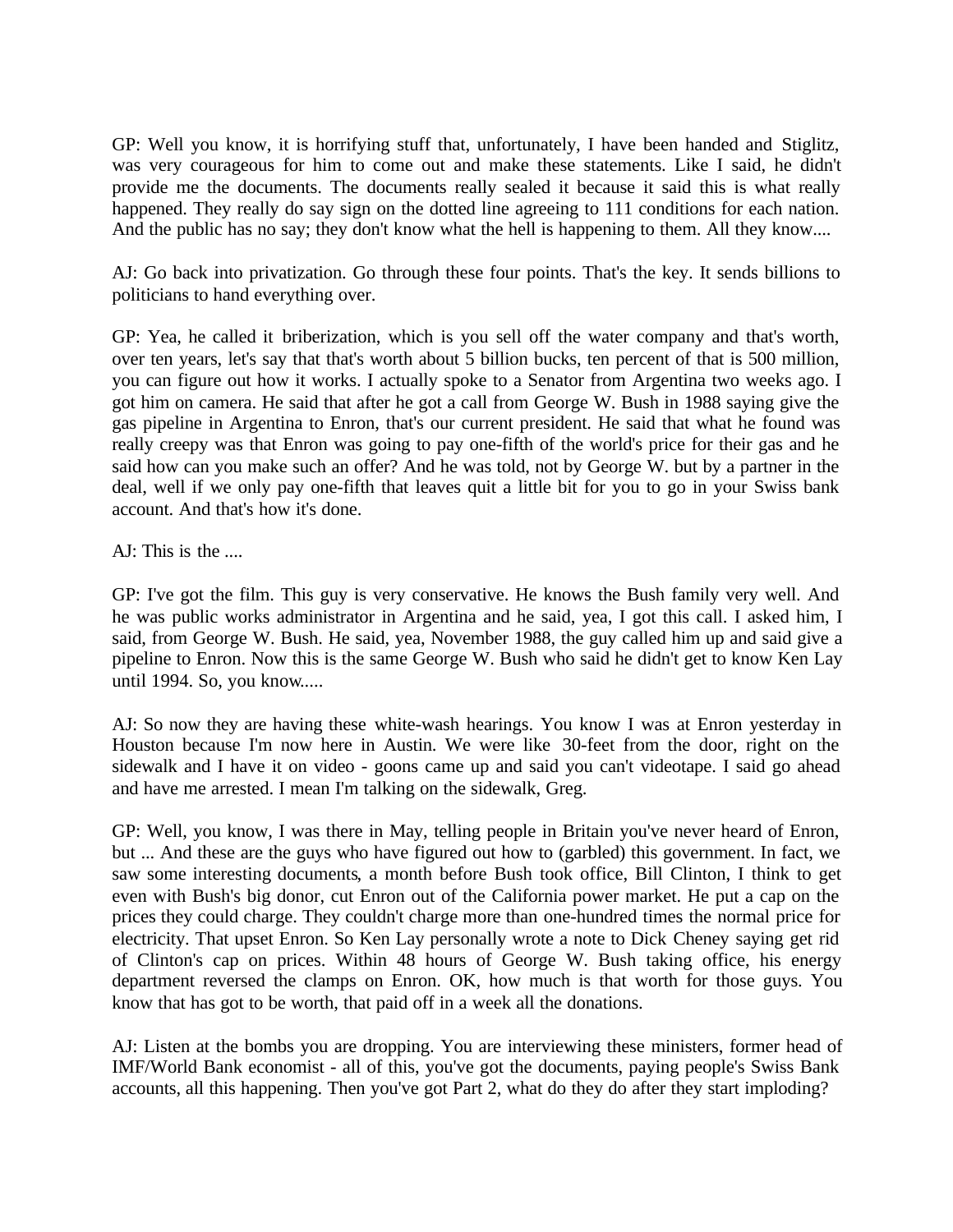GP: Well, then they tell you to start cutting your budgets. A fifth of the population of Argentina is unemployed, and they said cut the unemployment benefits drastically, take away pension funds, cut the education budgets, I mean horrible things. Now if you cut the economy in the middle of a recession that was created by these guys, you are really going to absolutely demolish this nation. After we were attacked on September 11, Bush ran out and said we got to spend \$50 to \$100 billion dollars to save our economy. We don't start cutting the budget, you start trying to save this economy. But they tell these countries you've got to cut, and cut, and cut. And why, according to the inside documents, it's so you can make payments to foreign banks - the foreign banks are collecting 21% to 70% interest. This is loan-sharking. If fact, it was so bad that they required Argentina to get rid of the laws against loan-sharking. because any bank would be a loan-shark under Argentine law.

AJ: But Greg, you said it yourself and the documents show it. They first implode the economy to create that atmosphere. They institute the entire climate that does this.

GP: Yea, and then they say, well gee, we can't lend you any money except at these loan-shark rates. We don't allow people to charge 75% interest in the United States. That's loan-sharking.

AJ: Part 3 and Part 4. What do they do after they do that?

GP: Like I said, you open up the borders for trade, that's the new opium wars. And once you have destroyed an economy that can't produce anything, one of the terrible things is that they are forcing nations to pay horrendous amounts for things like drugs - legal drugs. And by the way, that's how you end up with an illegal drug trade, what's there left to survive on except sell us smack and crack and that's how...

AJ: And the same CIA national security dictatorship has been caught shipping that in.

GP: You know, we are just helping our allies.

AJ: This is just amazing. And so, drive the whole world down, blow out their economies and then buy the rest of it up for pennies on the dollar. What's Part 4 of the IMF/World Bank Plan?

GP: Well, in Part 4, you end up again with the taking apart of the government. And by the way, the real Part 4 is the coup d'etat. That's what they are not telling you. And I'm just finding that out in Venezuela. I just got a call from the President of Venezuela.

AJ: And they install their own corporate government.

GP: What they said was here you've got an elected president of the government and the IMF has announced, listen to this, that they would support a transition government if the president were removed. They are not saying that they are going to get involved in politics - they would just support a transition government. What that effectively is is saying we will pay for the coup d'etat, if the military overthrows the current president, because the current president of Venezuela has said no to the IMF. He told those guys to go packing. They brought their teams in